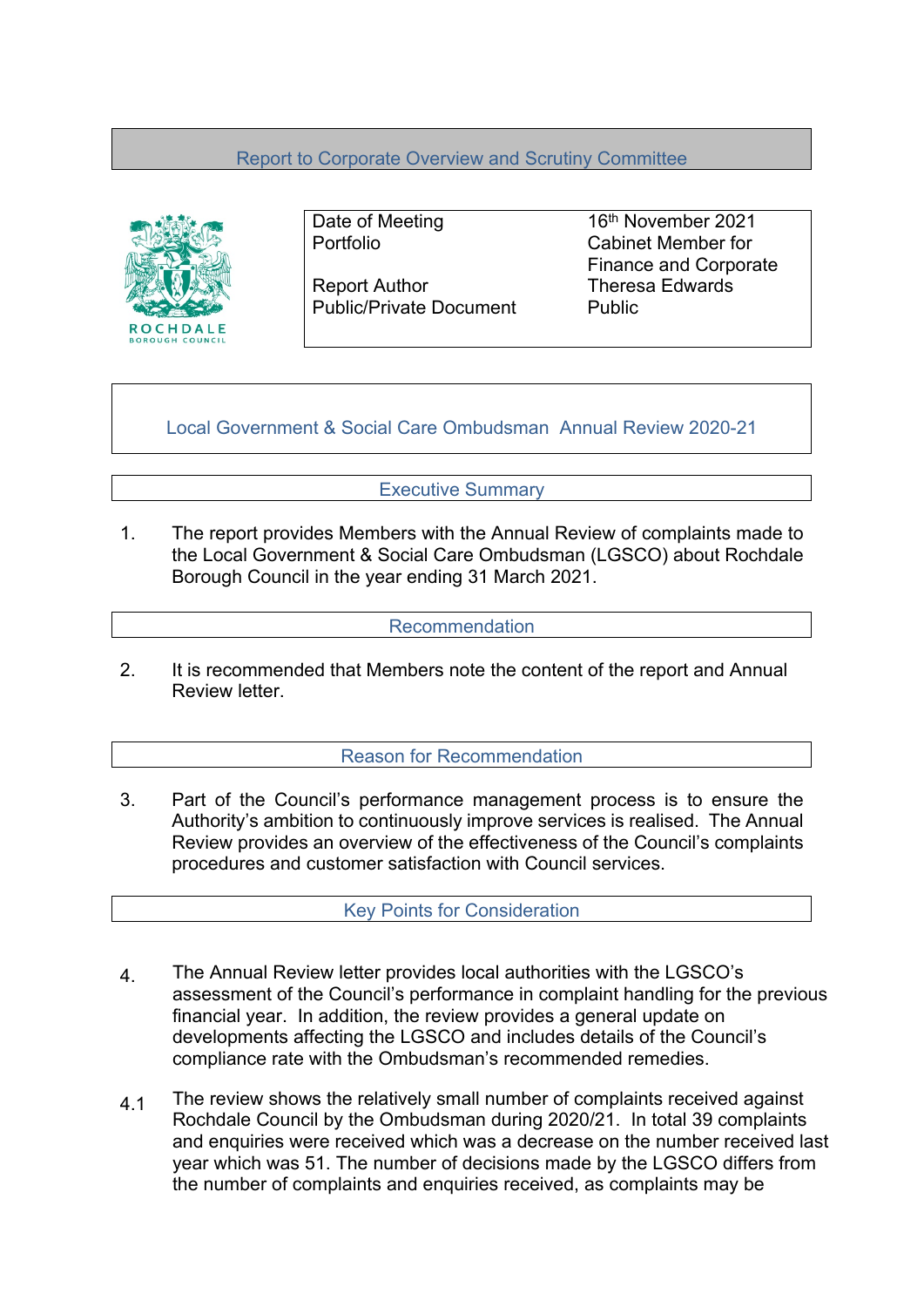received and decided upon in different financial years. To allow authorities to respond to the Covid-19 pandemic, the LGSSCO did not accept new complaints and stopped investigating existing cases between March and June 2020. This reduced the number of complaints received and decided in the 2020-21 year.

- 4.2 Of 31 decisions made during 2020/21, only 6 complaints were subject to detailed investigation. 7 complaints were referred back to the Council as premature to be considered under the Council's own complaints procedure, 14 complaints were closed after initial enquiries, 2 complaints were incomplete/invalid and advice was given on a further 2 complaints.
- 4.3 Of the 6 complaints that were investigated, all were found to be upheld. This compares to an average of 72% in similar authorities. The LGSCO recommended remedies for all of the upheld complaints, which were accepted and implemented by the Council.

Details of the complaints that were upheld can be found below.

| <b>LGO Category</b>    | <b>Nature of complaint</b>           |
|------------------------|--------------------------------------|
| <b>Adult Care</b>      | Process for carers assessment        |
| <b>Adult Care</b>      | Information re care charges          |
| <b>Adult Care</b>      | Withdrawal of support from placement |
| <b>Adult Care</b>      | Safeguarding investigation           |
| <b>Adult Care</b>      | <b>Financial Assessment</b>          |
| Planning & Development | Planning application process         |

4.4 In addition to Annual Review letters, the LGSCO also publishes an Annual Review of Local Government Complaints and a summary of complaint statistics for every Local Authority in England. Appendix 2 contains an extract from the review which highlights Rochdale Council's performance in comparison with neighbouring authorities.

As can be seen from the extract, both the number of enquiries / complaints received by the LGSCO and the number of complaints decided in 2020/21 were similar for Rochdale Borough Council with other neighbouring authorities and lower in a few cases. The compliance rate for Rochdale Borough Council implementing the LGSCO's agreed remedies was 100%.

4.5 Alternatives Considered

> None. Information is provided annually by the Local Government & Social Care Ombudsman.

> > Costs and Budget Summary